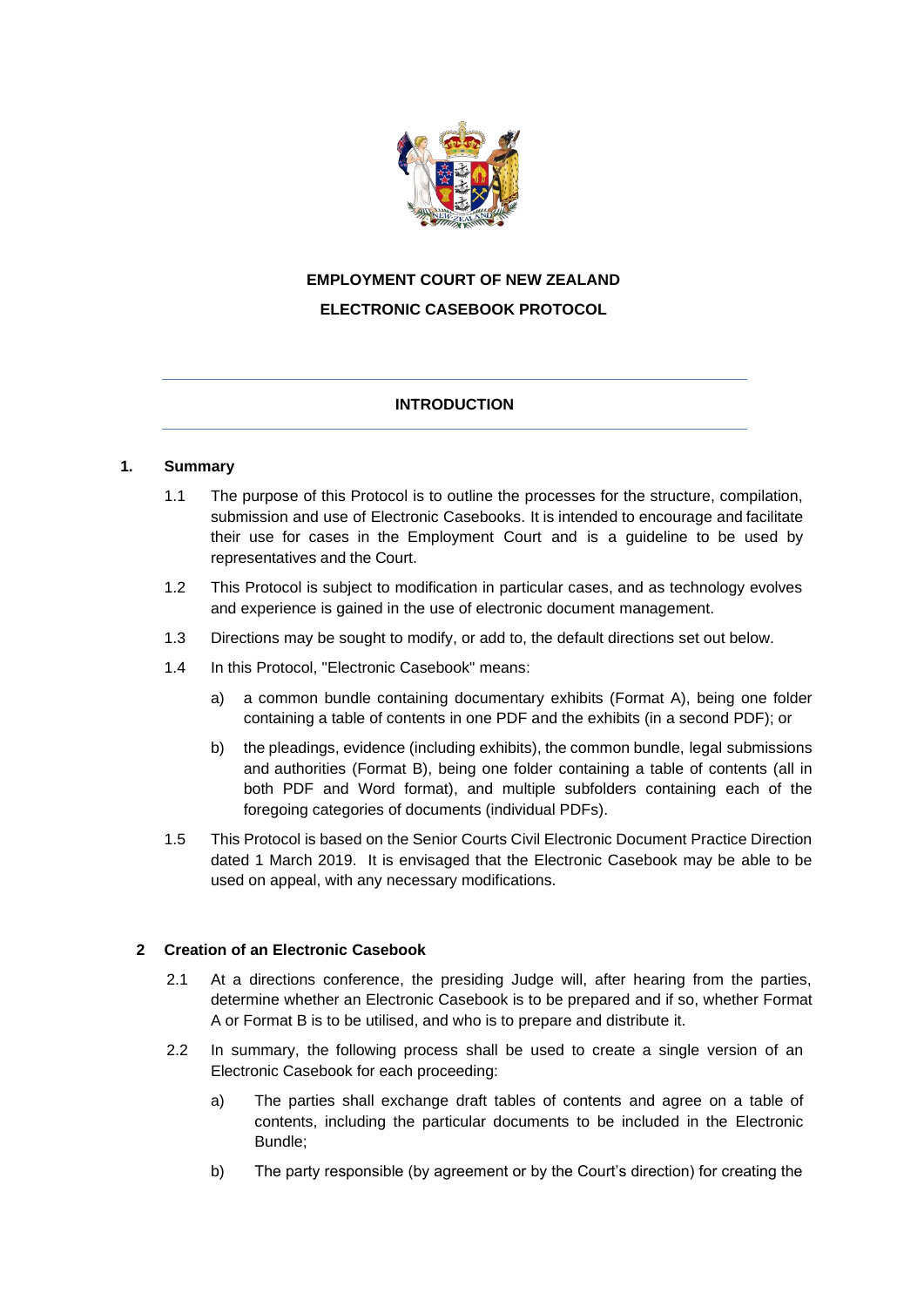Electronic Casebook will create the initial table of contents and the common bundle and provide that to the other parties and to the Court;

- c) As each party files and serves documents in accordance with the relevant court rules and the court's directions in any particular case, the party nominated by the presiding Judge shall:
	- (i) add the new documents to the table of contents; and
	- (ii) add those documents to the Electronic Casebook;
	- (iii) provide a copy of the new documents and the updated table of contents by e-mail (where practicable) or on a USB drive to the Court and to other parties either in that form or via Dropbox or other agreed means;
	- (iv) not change any file names once the Electronic Casebook is filed and served.
- d) A party who receives documents and an updated table of contents to be added to the Electronic Casebook, shall add those documents into their own copy of the Electronic Casebook.
- 2.3 The topics covered in this Protocol are discussed in the order relevant to creating and then using an Electronic Casebook. See Schedule A for resources relevant to creating and using an Electronic Casebook.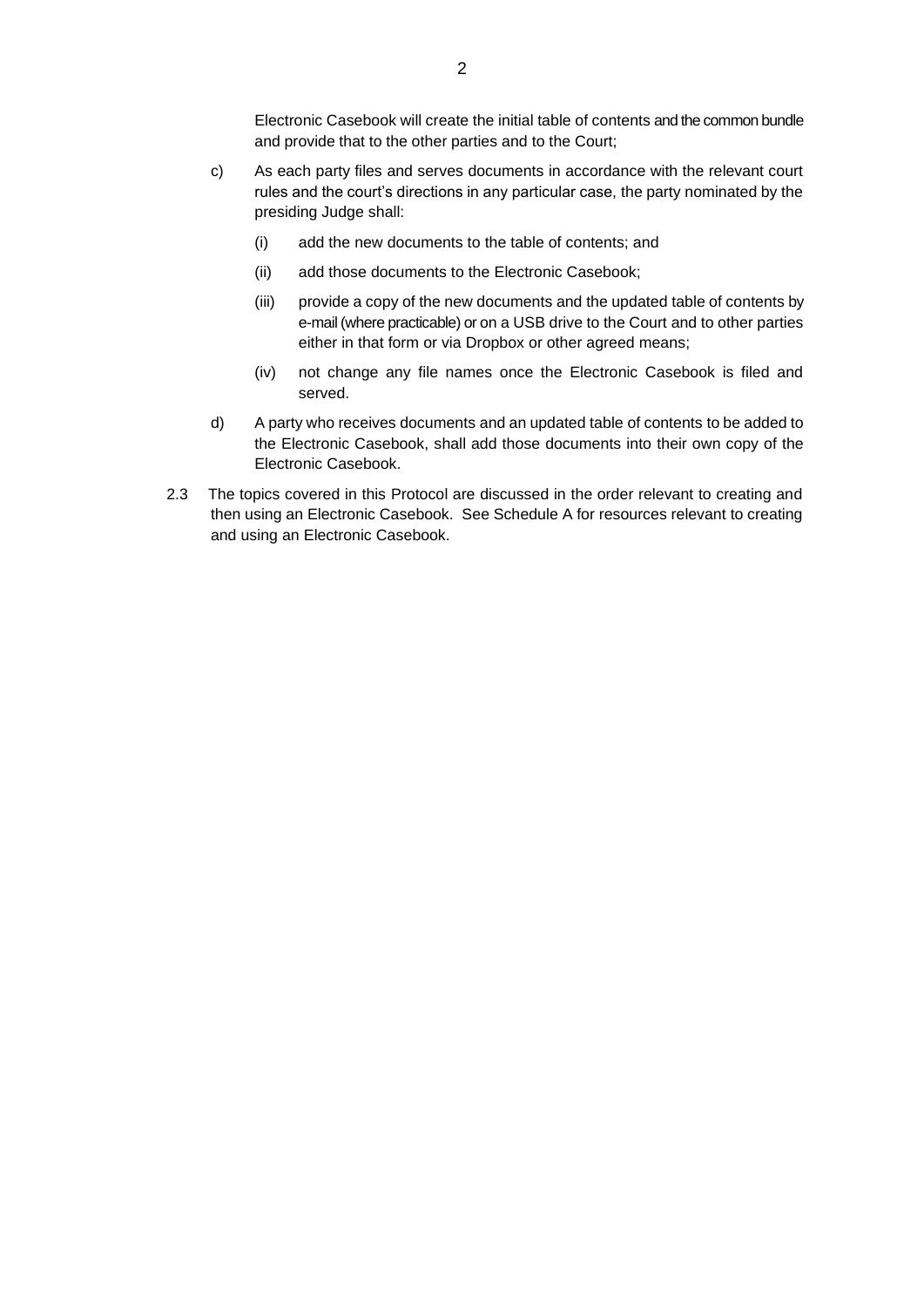## **Format A**

#### **3 Structure of an Electronic Casebook:**

- 3.1 An Electronic Casebook in Format A shall consist of one PDF containing a table of contents, and one PDF containing the documents to which it refers.
- 3.2 The documents will be those exhibits which the parties have agreed should be included in the common bundle of documents.

#### **4 Table of contents**

- 4.1 The table of contents shall be presented as follows:
	- a) The table shall generally be in the format shown in Schedule B;
	- b) The documentary exhibits shall be arranged in an appropriate sequence or manner as agreed by representatives and if necessary approved by the Court (e.g. by date); if the hardcopy is to be contained in more than one bundle, all bundles should be included in the single PDF file.
	- c) Each page of the common bundle shall be numbered in a consecutive sequence;
	- d) Each document in the table of contents should be adequately described, showing:
		- (i) the tab number, being the order in which each document appears in each volume, (this will assist those who wish to print the casebook and insert numbered tabs);
		- (ii) the date of each document;
		- (iii) a short description of each document;
		- (iv) the party producing each exhibit;
		- (v) the page number of each document as it appears in the common bundle.
- 4.2 The table of contents should include a hyperlink from the page number (rather than the tab number) to the first page of each document. This will allow quick navigation to a specific document.
- 4.3 Where the electronic version of any document is not the direct equivalent of the hard copy version, this must be noted in the table of contents.

#### **5 Format of document files**

- 5.1 Each document in the folder shall:
	- a) be the direct equivalent of the hard copy version;
	- b) be clear and legible
	- c) use portrait orientation, with each page of an original document or case authority occupying a full A4 page in the PDF format (the hard copy version may be printed double-sided).
- 5.2 The PDF file must be searchable to enable participants to easily locate information.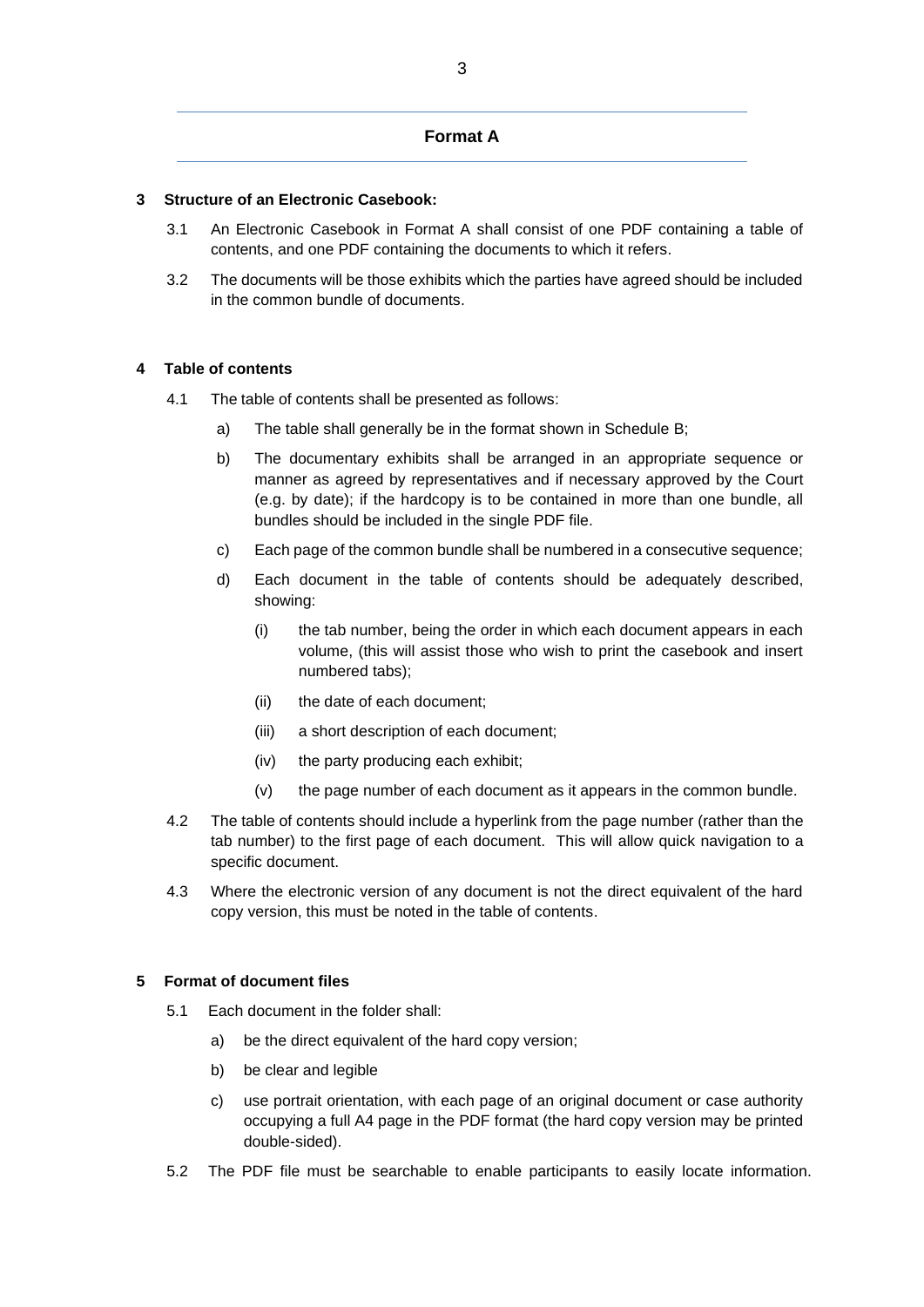Scanned documents must be converted to a searchable PDF using optical character recognition (OCR), preferably using PDF software that requires higher resolution of 600 dpi, as this will enable more accurate search results;

**Note:** OCR may not be able to convert all text into a searchable format. Where possible, include the final versions of documents in electronic form. This will help to avoid unsearchable text.

- 5.3 The above format is intended to be technology neutral so that an Electronic Casebook:
	- a) is usable in that electronic format;
	- b) is able to be printed to produce a hard copy; and
	- c) is suitable for importing into other applications.
- 5.4 There are different software applications that can be used to create a searchable PDF file and for compiling the Electronic Casebook. The Court will not recommend a programme for representatives to use. Options to consider include but are not limited to: Adobe Pro DC, Foxit and PDF element. Online resources will be available for these products.

#### **6 Hyperlinks, page numbering and bookmarks**

- 6.1 The table of contents should contain hyperlinks to each of the documents listed in it. The hyperlinks should be from the tab number, rather than from the description of the document.
- 6.2 Each hyperlink must be relative (rather than absolute). Relative hyperlinks use a path starting from the Electronic Casebook rather than starting from a specified hard driver (e.g., "Smith v Jones/201.0214.pdf").
- 6.3 Page numbers shall be in the following format:
	- (a) The font size will be 16;
	- (b) The numbers will be red and underlined;
	- (c) All pages of a document, including cover pages and blank pages, shall be numbered.

**Note**: it is important this approach is applied when preparing an Electronic Casebook. This will distinguish the Electronic Casebook numbers from the numbering on individual documents. This numbering will be used for search and navigating the document.

- 6.4 Bookmarks may also be used to provide an alternative method of navigating the electronic casebook. This can be a useful way of navigating to a document without having to return to the table of contents. The index of bookmarks will remain open on the left side of the screen, which will ensure easy reference.
- 6.5 See Module 5 of Schedule A for an illustration of the process for establishing hyperlinks and bookmarks .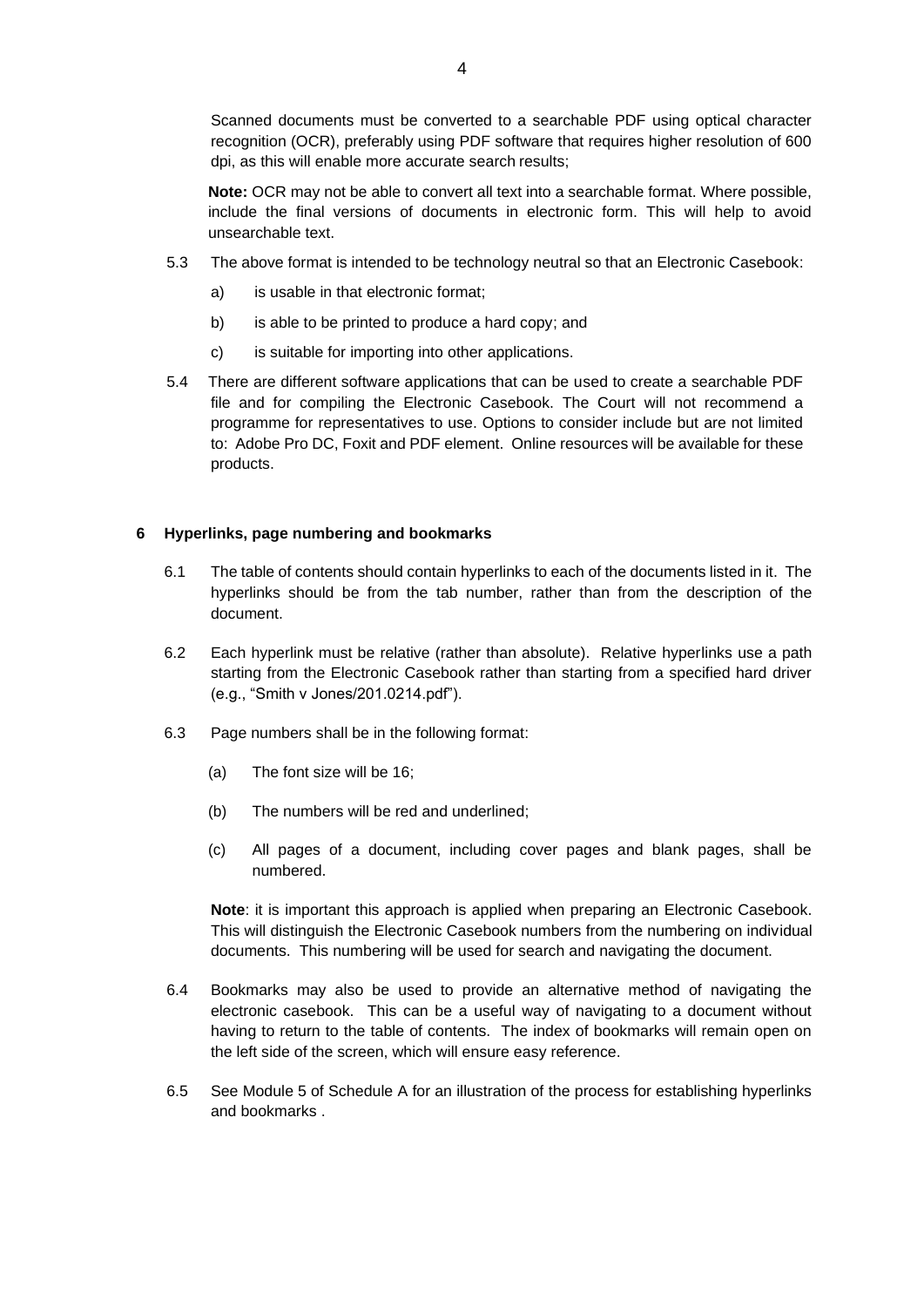#### **7 Filing and service**

- 7.1 Once the Electronic Casebook contains the common bundle and the table of contents, then the party responsible for creating it must:
	- (a) file a copy of the Electronic Casebook by email, (the Court's data capacity is 100MB though representatives' own email capacity may be more limited); and
	- (b) serve a copy of the Electronic Casebook on each other party by email or USB drive, as may be agreed in advance between the parties.
- 7.2 Any party may request a direction that they be served with a paper copy of the Electronic Casebook.
- 7.3 A hard copy of the Electronic Casebook must be filed at the same time as the Electronic Casebook unless the Court has provided otherwise by practice note, or by direction in a particular case.
- 7.4 Where any supplementary document or exhibit needs to be added after the Electronic Casebook has been filed, it must be:
	- (a) created as an electronic version by the party who presented it or whose witness produced it;
	- (b) provided to the representative responsible for compiling the Electronic Casebook in accordance with Section 2 of this Protocol;
	- (c) incorporated into the Electronic Casebook (using the Word version of the table of contents, and adding the supplementary document to the rear of the existing file of documentary exhibits) by the representative responsible for compiling the Electronic Casebook; and
	- (d) filed and served as soon as practicable after that to be placed in the relevant subfolder.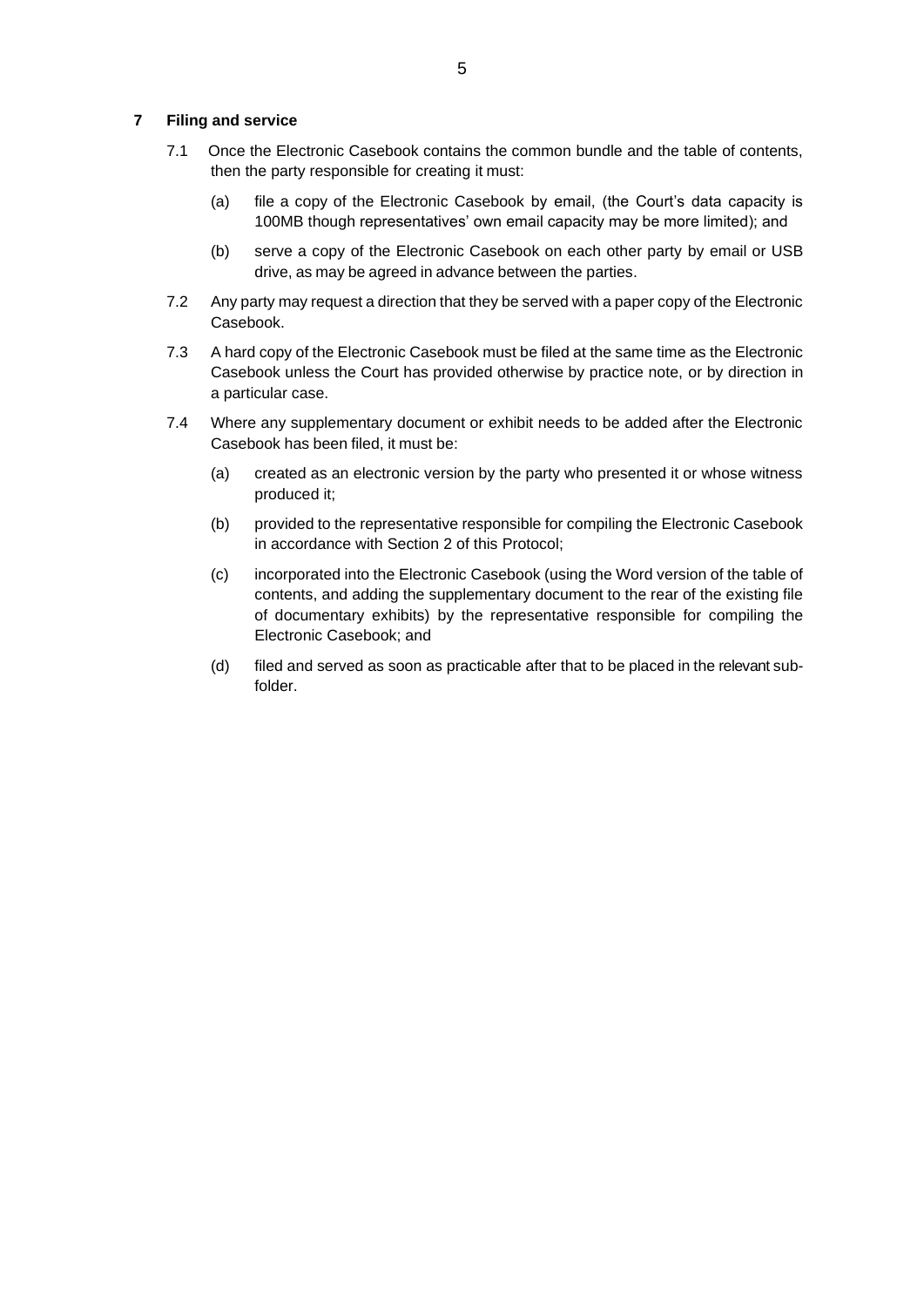### **Format B**

# **8 Structure of an Electronic Casebook**

- 8.1 An Electronic Casebook in Format B shall be contained within one folder named with the title of the case (or an agreed abbreviation of the title).
- 8.2 The Electronic Casebook folder in Format B shall include categories named:
	- 1. For Court Use Only
	- 2. Pleadings
	- 3. Evidence (with further numbered sub-folders named for each party)
	- 4. Common bundle
	- 5. Supplementary Exhibits
	- 6. Legal Submissions
	- 7. Authorities

and all documents shall be grouped in those categories accordingly. Schedules C and D illustrate the layout.

Each category should contain individual documents in PDF form.

- 8.3 The documents to be included in the Electronic Casebook must be a copy of the final version of the document that is filed with the Court. For example, if a document was amended or signed at the Court a copy of this document must be included in the Electronic Casebook (not the unsworn version of the document). This is vital to ensure the Electronic Casebook is a true copy of the documents used during the hearing.
- 8.4 The sub-folder "For Court Use Only" will be managed by the Court. Representatives are not expected to add documents to it and will not be provided with a copy of any document which is placed in it.
- 8.5 The first page of the Electronic Casebook shall be a cover page identifying the parties, the case number, the date of creation and the date of last updating. The cover page is to provide assurance that everyone is working from the current casebook.
- 8.6 The second page of the Electronic Casebook shall have the table of contents organised according to the sub-folders and listing each document. Each sub-folder and document in the table of contents must have a hyperlink applied so it can be used to navigate to the specific document quickly.
- 8.7 Bookmarks will be applied to the Electronic Casebook to provide an alternative way to navigate the Electronic Casebook.

# **9 Table of contents**

- 9.1 An Electronic Casebook must include a table of contents (in both searchable PDF and Word format). This, along with each representative's submissions, will be the key document from which representatives and the Court will navigate the Electronic Casebook.
- 9.1 The purpose of the Word version of the table of contents is so the parties can add reference to any new documents which are added to the Electronic Casebook.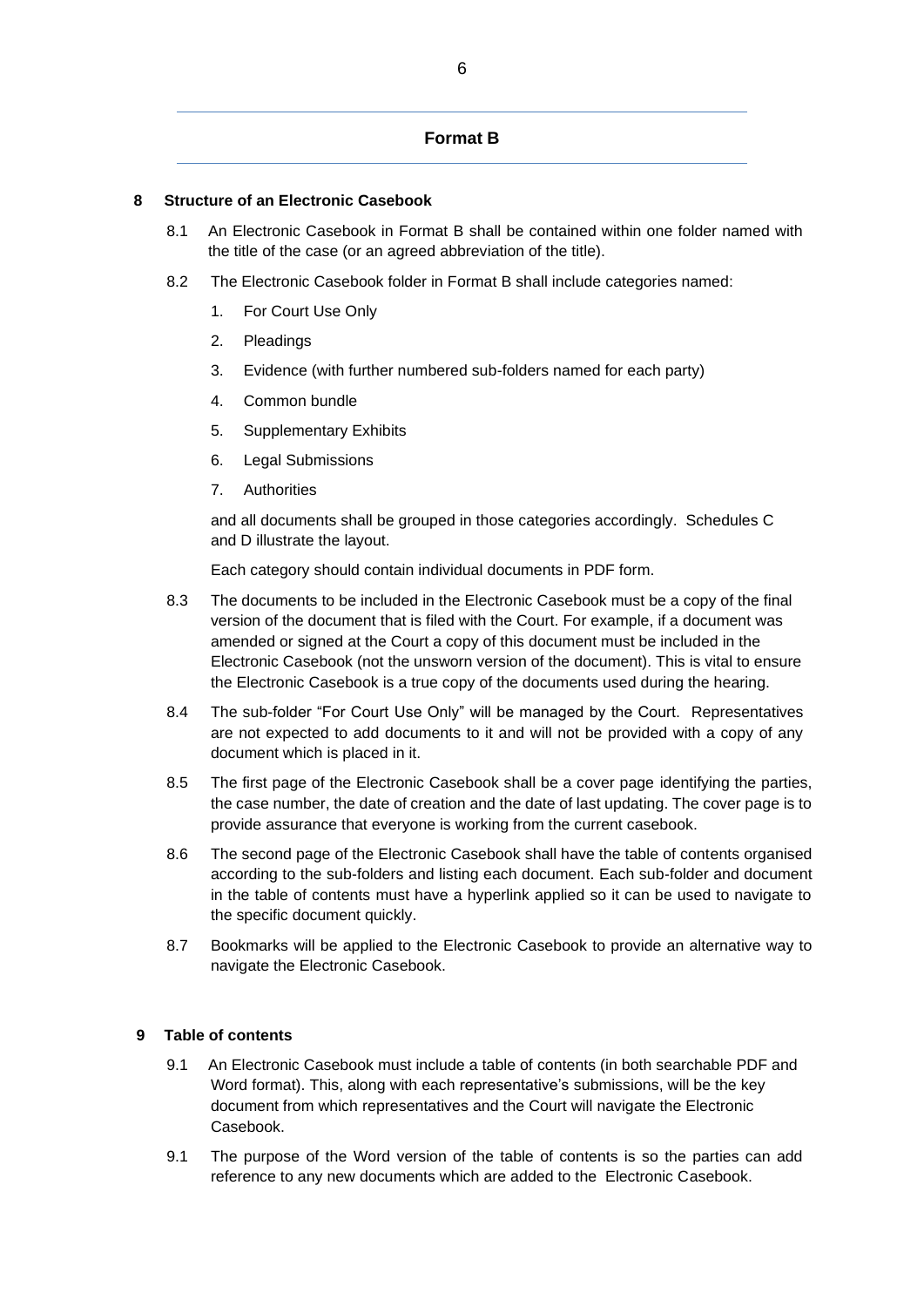- 9.2 The table of contents shall be in a format consistent with the structure of the Electronic Casebook folder and with the following standards (see Schedules C and D):
	- (a) The table shall include columns for Tab, Date, Description and Page No.;
	- (b) The documents shall be arranged within each sub-folder in an appropriate sequence or manner agreed by representatives and if necessary approved by the Court (e.g. in the common bundle by date, and in the evidence by party);
	- (c) Each page of the common bundle shall be numbered in a consecutive sequence;
	- (d) Each document in the table of contents should be adequately described, showing (see Schedule D):
		- the tab number, being the order in which each document appears in each volume, (this will assist those who wish to print the casebook and insert numbered tabs);
		- (ii) the date of each document;
		- (iii) a short description of each document;
		- (iv) for exhibits, the witness producing each exhibit;
		- (v) the page number of each document as it appears in the common bundle.
- 9.3 The table of contents should include a hyperlink from the page number (rather than the tab or item number) to the first page of each document. This will facilitate reference to the document.
- 9.4 Where the electronic version of any document is not the direct equivalent of the hard copy version, this must be noted in the table of contents.

#### **10 Format of document files**

- 10.1 Each document in an Electronic Casebook shall:
	- (a) be a separate PDF file; a document-by-document approach will normally be more efficient in the long run in terms of finding material during a hearing.
	- (b) be the direct equivalent of the hard copy version;
	- (c) be clear and legible
	- (d) use portrait orientation, with each page of an original document or case authority occupying a full A4 page in the PDF format (the hard copy version may be printed double-sided).
- 10.2 Each document in the Electronic Casebook must be a searchable PDF file to enable participants to easily locate information. Scanned documents must be converted to a searchable PDF using optical character recognition (OCR), preferably using PDF software that requires higher resolution of 600 dpi, as this will enable more accurate search results;

**Note:** OCR may not be able to convert all text into a searchable format. Where possible, include the final versions of documents in electronic form. This will help to avoid unsearchable text.

- 10.3 The above format is intended to be technology neutral so that an Electronic Casebook:
	- (a) is usable in that electronic format;
	- (b) is able to be printed to produce a hard copy; and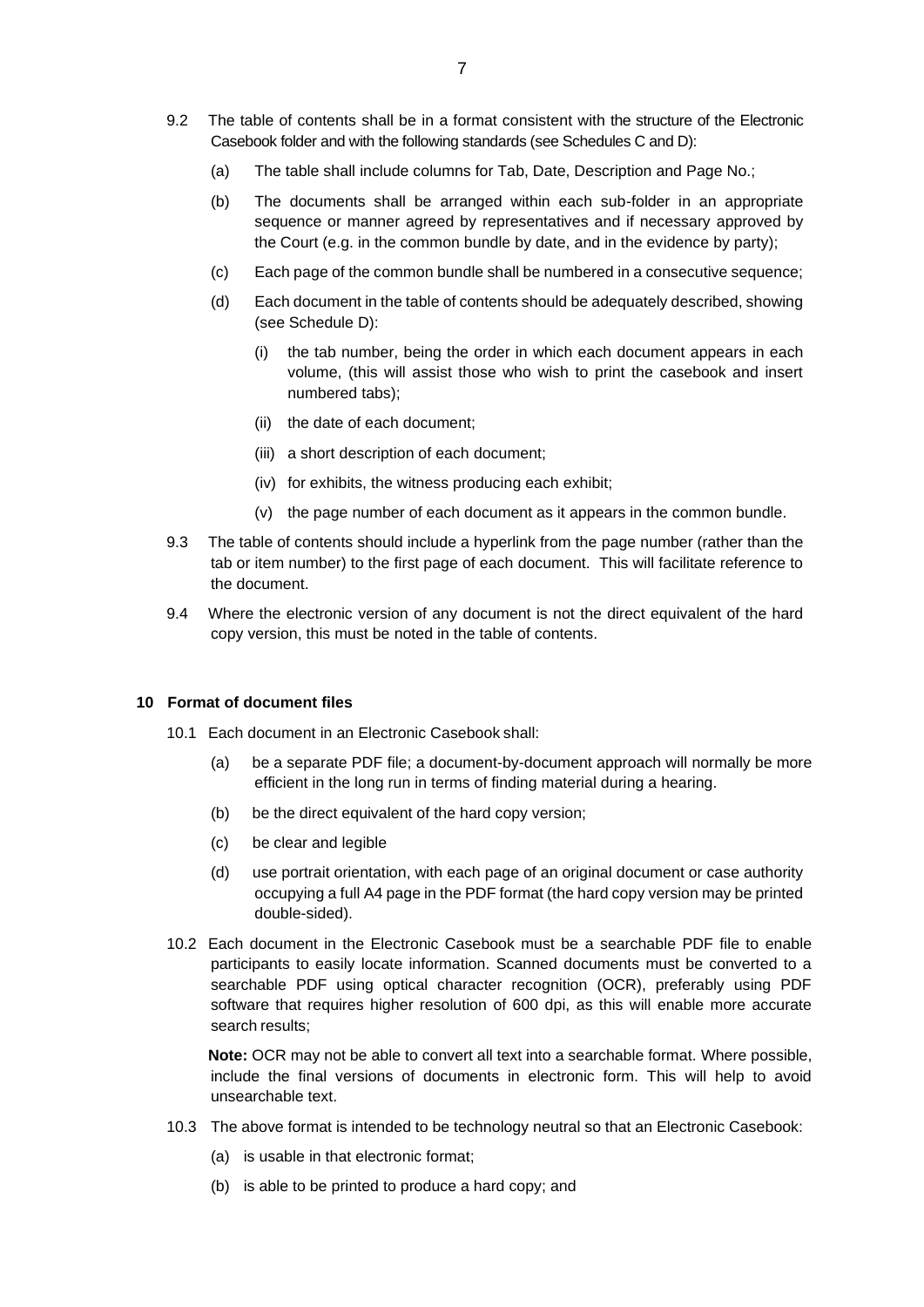- (c) is suitable for importing into other applications.
- 10.4 There are different software applications that can be used to create a searchable PDF file and for compiling the Electronic Casebook. The Court will not recommend a programme for representatives to use. Options to consider include but are not limited to: Adobe Acrobat DC, Foxit and PDF element.

## **11 Folder and Document names, Standard Numbering, Hyperlinks and Bookmarks**

11.1 To avoid compatibility issues, folder and file names must not use the following characters:

 $'$ ! @ # \$ % ^ & \* ( ) + = [ ] { } < > : ; , ? | " \ / - \_ .

- 11.2 A full stop shall only be used before the file extension that is, ".pdf" and ".doc".
- 11.3 Where an electronic bundle in format B is directed, aside from the table of contents, authorities index, submissions, chronology and statement of issues, documents in an Electronic Casebook should be named using only a number. The number should have two parts which will show where the document is located in the casebook, e.g., 301.0158:

| 301                           | 0158             |
|-------------------------------|------------------|
| Volume 1 of the common bundle | $\vert$ Page 158 |

- 11.4 In such a case, a new number series will start with the first document of each type (e.g., 101, 201 and 301): see Schedules C and D. This numbering system means that representatives and the Court can identify what type of document they are looking at. For example, assuming all documents in a particular case have five pages: the first three documents in Volume 1 of a common bundle will be named 401.0001.pdf, 401.006.pdf; and 401.0011.pdf; and the first three documents in Volume 2 of a common bundle will be named 402.0251.pdf, 402,0256.pdf and 402.0261.pdf.<sup>1</sup>
- 11.5 Each section of an Electronic Casebook should be numbered consecutively with page 1 being the first page of Volume 1 of that section. For example, the first page of the evidence section will be page 201.0001 and the first page of the common bundle will be page 301.0001).<sup>2</sup>
- 11.6 The table of contents should contain hyperlinks to the first page of each document. The hyperlinks should be from the standard document number, rather than from the description of the document.
- 11.7 Each hyperlink must be relative (rather than absolute). Relative hyperlinks use a path starting from the Electronic Casebook rather than starting from a specified hard driver (e.g., "Smith v Jones/201.0214.pdf").
- 11.8 Page numbers shall be in the following format:
	- (a) The font size will be 16;
	- (b) The numbers will be red and underlined;
	- (c) All pages of a document, including cover pages and blank pages, shall be numbered.

<sup>1</sup> The file extension (.pdf) should always be in lower case.<br>2 Bage numbers should ideally be added to the Electronic

Page numbers should ideally be added to the Electronic Casebook using Bates numbering in Adobe.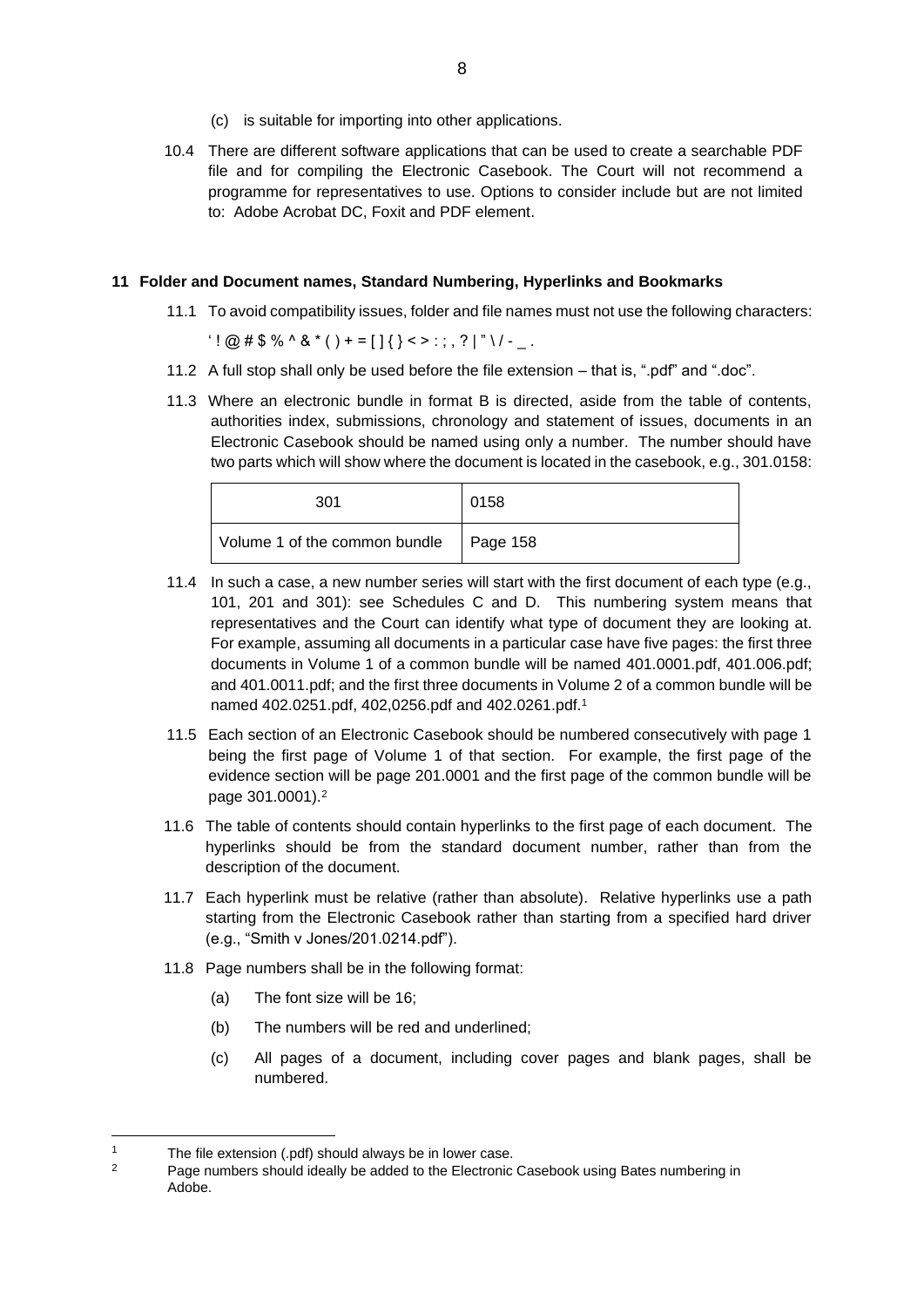**Note:** It is important this approach is applied to all Electronic Casebooks. This will distinguish the Electronic Casebook numbers from the numbering on individual documents. This numbering will be used for searching and navigating the document.

- 11.9 Bookmarks may also be used to provide an alternative method of navigating the electronic casebook. This can be a useful way of navigating to a document without having to return to the table of contents. The index of bookmarks will remain open on the left side of the screen, which will ensure easy reference.
- 11.10 See Module 5 of Schedule A for an illustration of the process for establishing hyperlinks and bookmarks.

#### **12 Filing and service**

- 12.1 Once the Electronic Casebook contains the common bundle and the table of contents, then the party responsible for creating it must:
	- (a) file a copy of the Electronic Casebook by email, (the Court's data capacity is 100MB, though representatives' own email capacity may be more limited); and
	- (b) serve a copy of the Electronic Casebook on each other party by email or USB drive, as may be agreed in advance between the parties, such as Dropbox or similar.
- 12.2 Any party may request a direction that they be served with a paper copy of the Electronic Casebook.
- 12.3 A hard copy of the Electronic Casebook must be filed at the same time as the Electronic Casebook unless the Court has provided otherwise by practice note, or by direction in a particular case.
- 12.4 Where any supplementary document or exhibit needs to be added after the Electronic Casebook has been filed, it must be:
	- (a) created as an electronic version by the party who presented it or whose witness produced it;
	- (b) provided to the representative responsible for compiling the Electronic Casebook in accordance with Section 2 of this Protocol;
	- (c) incorporated into the Electronic Casebook (using the Word version of the table of contents, and by adding the supplementary document to the appropriate subfolder) by the representative responsible for compiling the Electronic Casebook; and
	- (d) filed and served as soon as practicable after that to be placed in the relevant subfolder.

#### **13 Legal Submissions**

- 13.1 Legal submissions shall be added to the Electronic Casebook at the time that those documents are filed and served, as may be directed by the presiding Judge.
- 13.2 If legal submissions and authorities are filed and served at the hearing, the representative responsible for preparing the electronic bundle should ensure that those documents are placed in the Legal Submissions sub-folder as soon as is practicable.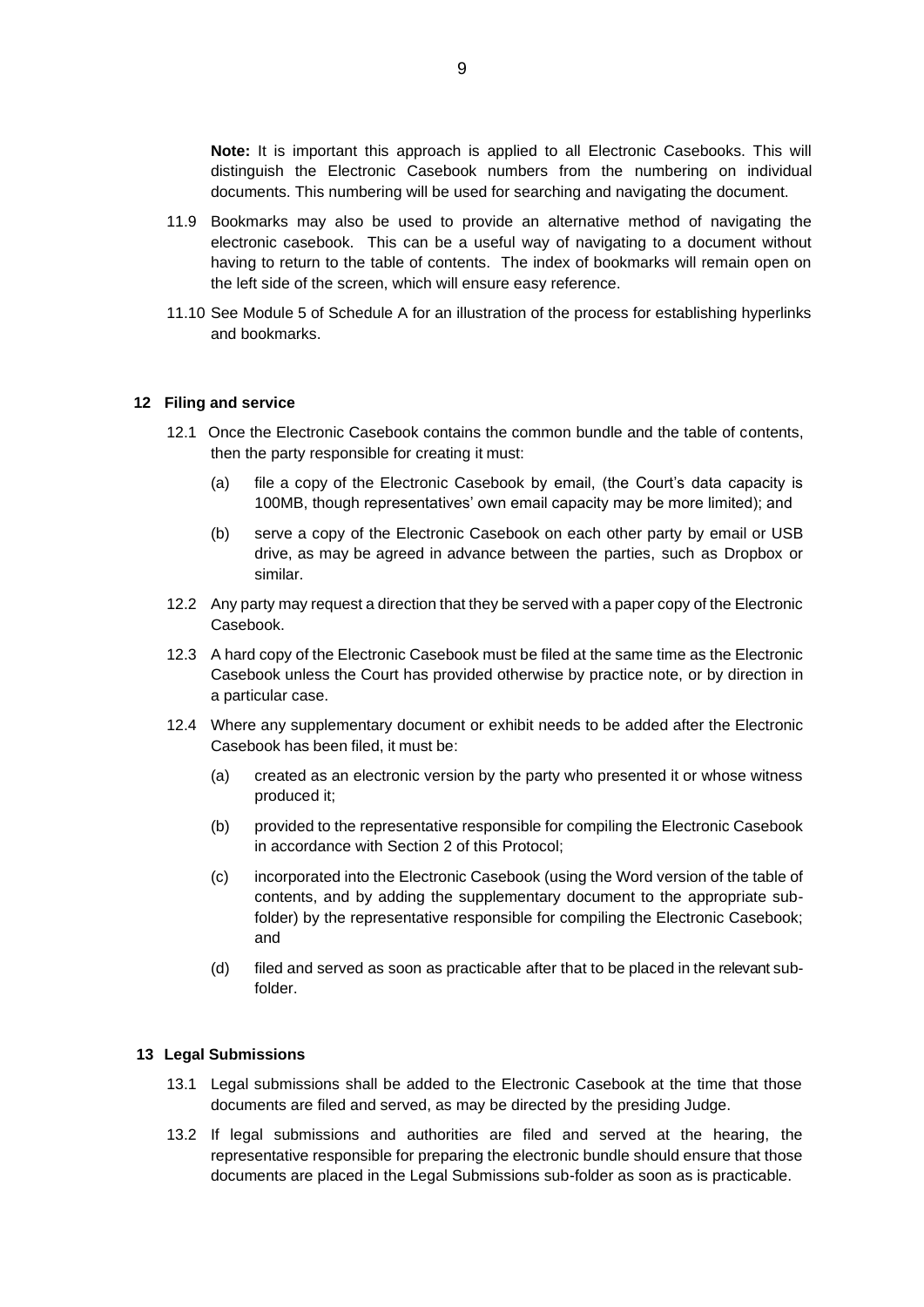13.3 The legal submissions should contain appropriate cross-references to the relevant documents in a form consistent with the references in the Electronic Casebook, including hyperlinks where appropriate (whether in the text of the submissions, or in its footnotes).

#### **14 Bundles of Authorities**

- 14.1 Authorities should be added to the Electronic Casebook at the same time as the legal submissions. The authorities (and the index to authorities) should be included in a separate sub-folder named "Authorities".
- 14.2 Files within the Authorities sub-folder should be named with an abbreviated version of the name of the authority. For example, "Brown v Wilson"; "Employment Relations Act 2000, s 6 and s 103A".
- 14.3 The index to authorities will correspond with the order of the authorities, which is usually alphabetical. The Court prefers that only one copy of each authority be included.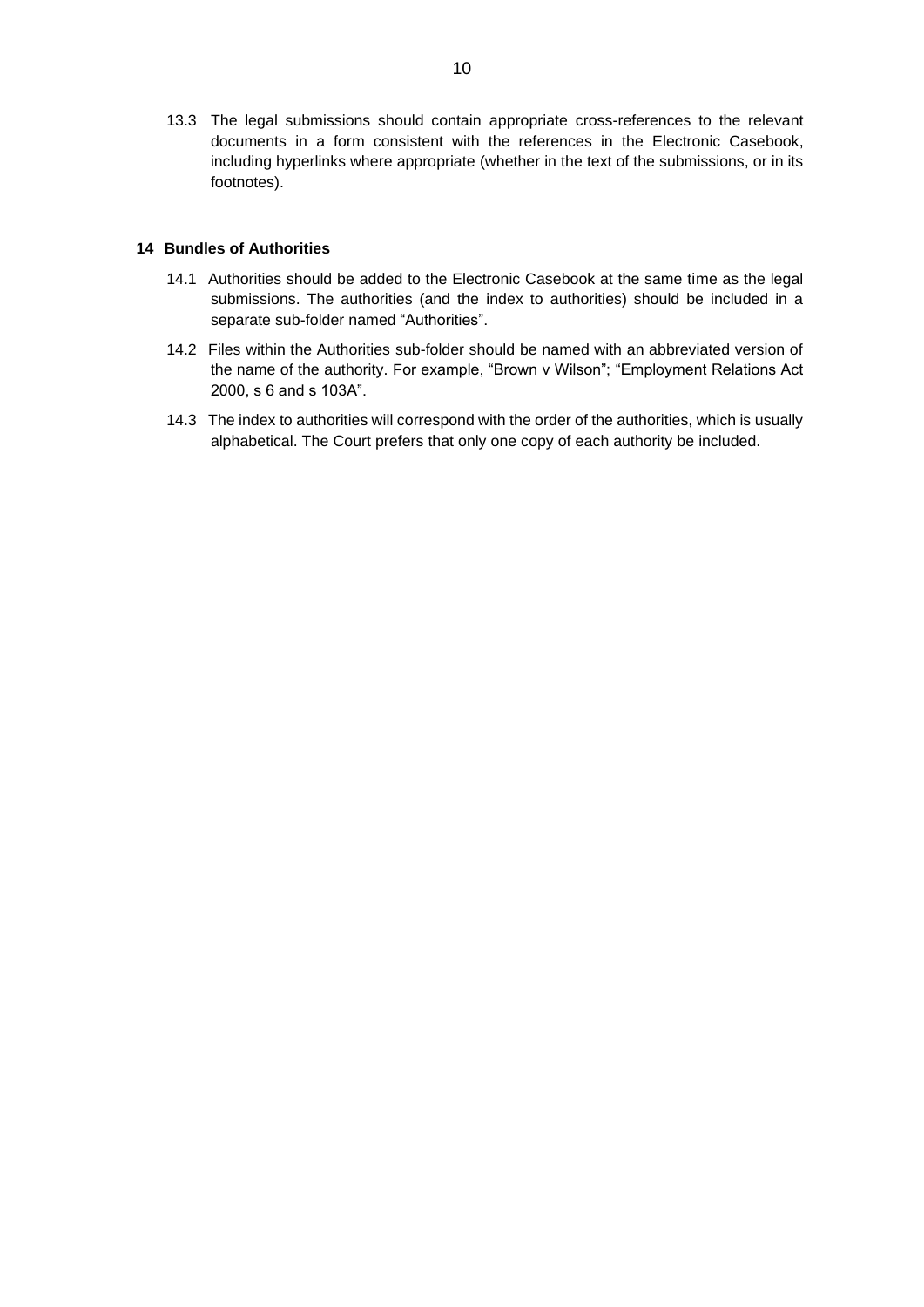## **GENERAL POINTS**

## **15 Annotated versions of the Electronic Casebook: both formats**

- 15.1 Representatives may annotate the Electronic Casebook for the purposes of their presentation at the hearing, provided always that the document files continue to meet the requirements of this Protocol and that any hyperlinks in the document file continue to work (for an example of this process see Module C of Schedule A).
- 15.2 Permissible annotations are subject to any directions of the Court but generally may include:
	- (a) Underlining and strikethrough of text to show proposed amendments;
	- (b) Highlighting text to draw attention to specific matters;
	- (c) Marginal comments.
- 15.3 If any annotation is used in a document file, representatives must have two copies of the document available during the hearing:
	- (a) An unannotated or "clean" copy that can be presented to a witness or used where the Court has not permitted annotations; and
	- (b) An annotated copy for presentation to the Court as part of representatives' submissions, dependent on how representatives wish to use the casebook during the hearing and how the Court has directed that the Electronic Casebook may be used.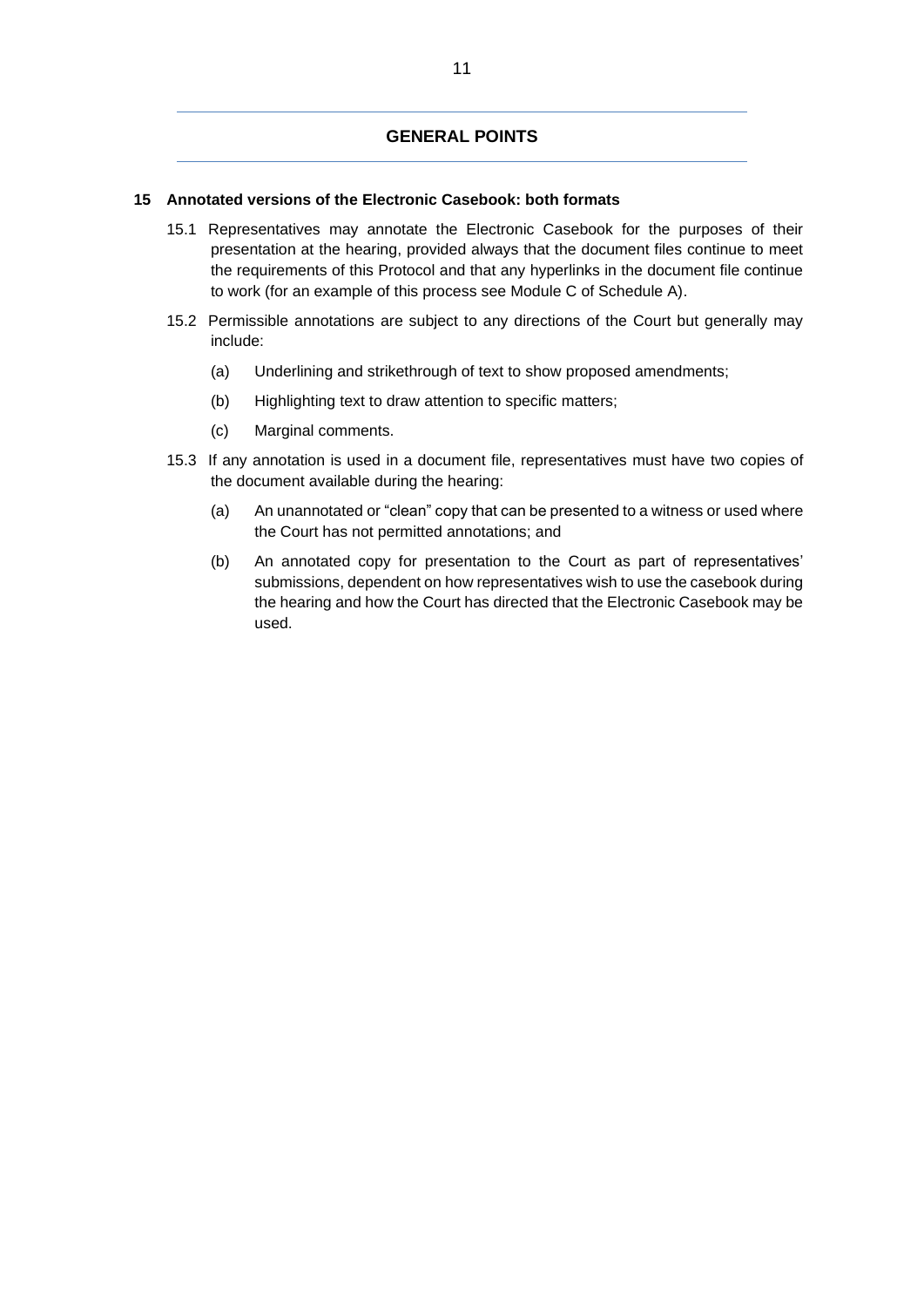#### **16 Clickshare in Court**

- 16.1 Clickshare is a device that can be used to share the information on one computer screen with other screens, including AVL. For the purposes of a hearing, Clickshare can be used by the representatives and the Judge to show the witness on a screen the document in the Electronic Casebook they will be asking questions about.
- 16.2 The representatives may be allocated a Clickshare dongle for use during the hearing. The Clickshare dongle requires a USB port to be operated. Initial setup of the Clickshare can take some time. Ensure you have completed the initial set up before the hearing begins.
- 16.3 Below is an information sheet prepared by the Ministry of Justice.
- 16.4 How documents are displayed when using Clickshare:
	- (a) When the Clickshare dongle attached to a computer, is **white**, the screen sharing from that computer is turned off.
	- (b) When the Clickshare dongle attached to a computer is **red**, the screen of that computer is being shared and everything on it will be visible on all other connected screens.
	- (c) This information will be shown on the Court's AVL screen, and on the witnesses' screen. All other participants will need to navigate to the page being referred to in their own version of the Electronic Casebook.
	- (d) If two people each with a Clickshare dongle have both activated their dongles, then the documents from both screens will be seen.
	- (e) Representatives should navigate to the page they want to share before activating the Clickshare dongle, to avoid anyone else viewing material that representatives do not want them to view.
- 16.5 Always announce the Electronic Casebook page number when navigating to a page during a hearing. This will enable the Judge and other representatives to navigate to the correct page. It will also ensure the page number is entered into the notes of evidence.
- 16.6 There are several options for navigating the Electronic Casebook during the hearing; they include:
	- (a) Clicking on the table of content headings
	- (b) Clicking on a hyperlink
	- (c) Clicking on a bookmark
	- (d) Using the Search to find a page, document or word
	- (e) Select the keys Ctrl Shift and N on the keyboard and then enter the page number
	- (f) In the document tool bar enter the page number and then press Enter
	- (g) Use Ctrl and L to toggle between displaying the Electronic Casebook as full screen or with bookmarks.

MoJ Clickshare information sheet:

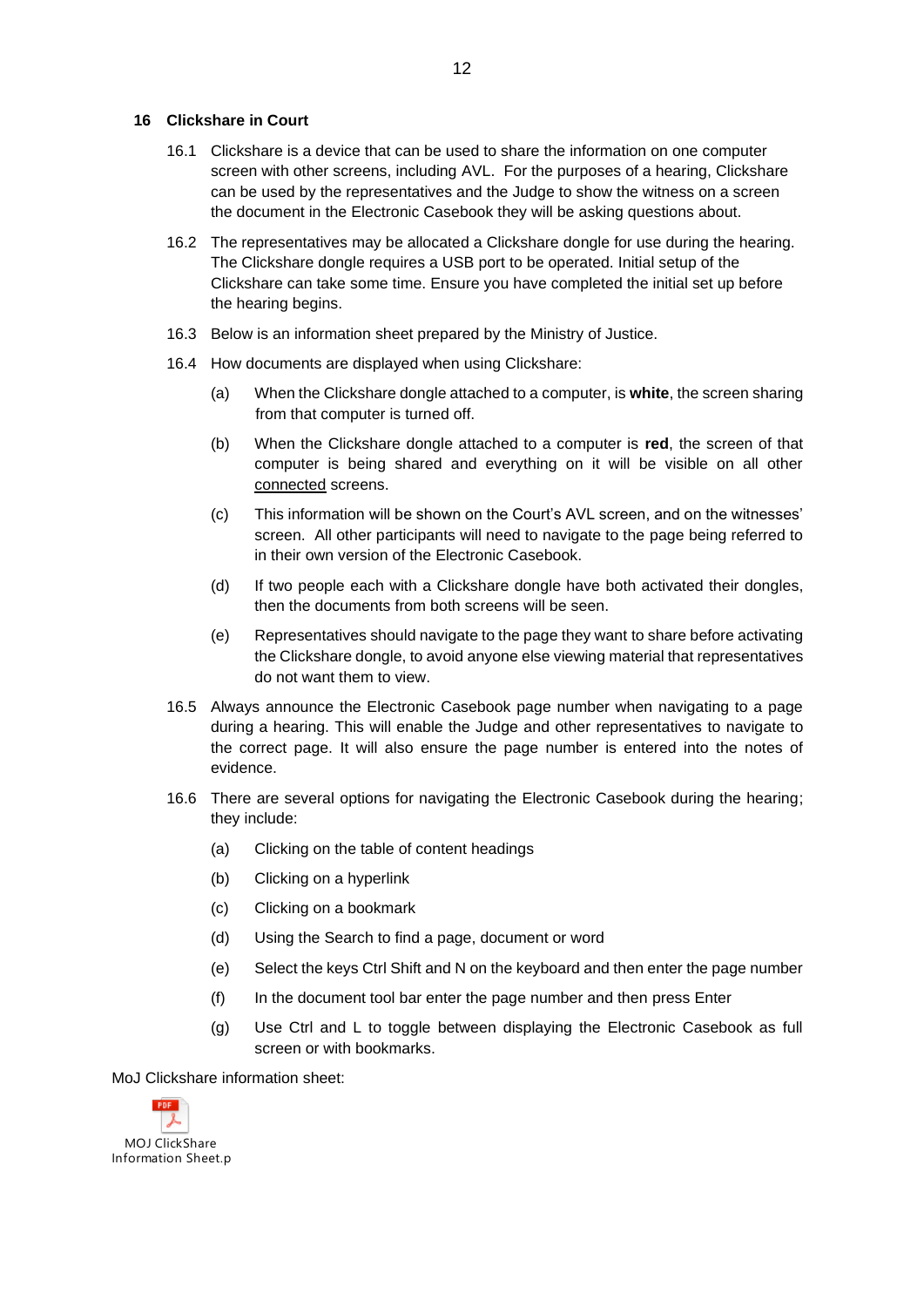# **SCHEDULE A**

# **Adobe Pro DC User Guides**

Below is a guide for Adobe Pro DC. The functionality of other, older versions, of Adobe Pro will mean that the content will not always be applicable. Also included is a module for another frequently used product, Foxit.

# **Module 1: AdobePro**



# **Module 2: Foxit**



0

# **Module 3: How to encrypt your USB**

0



0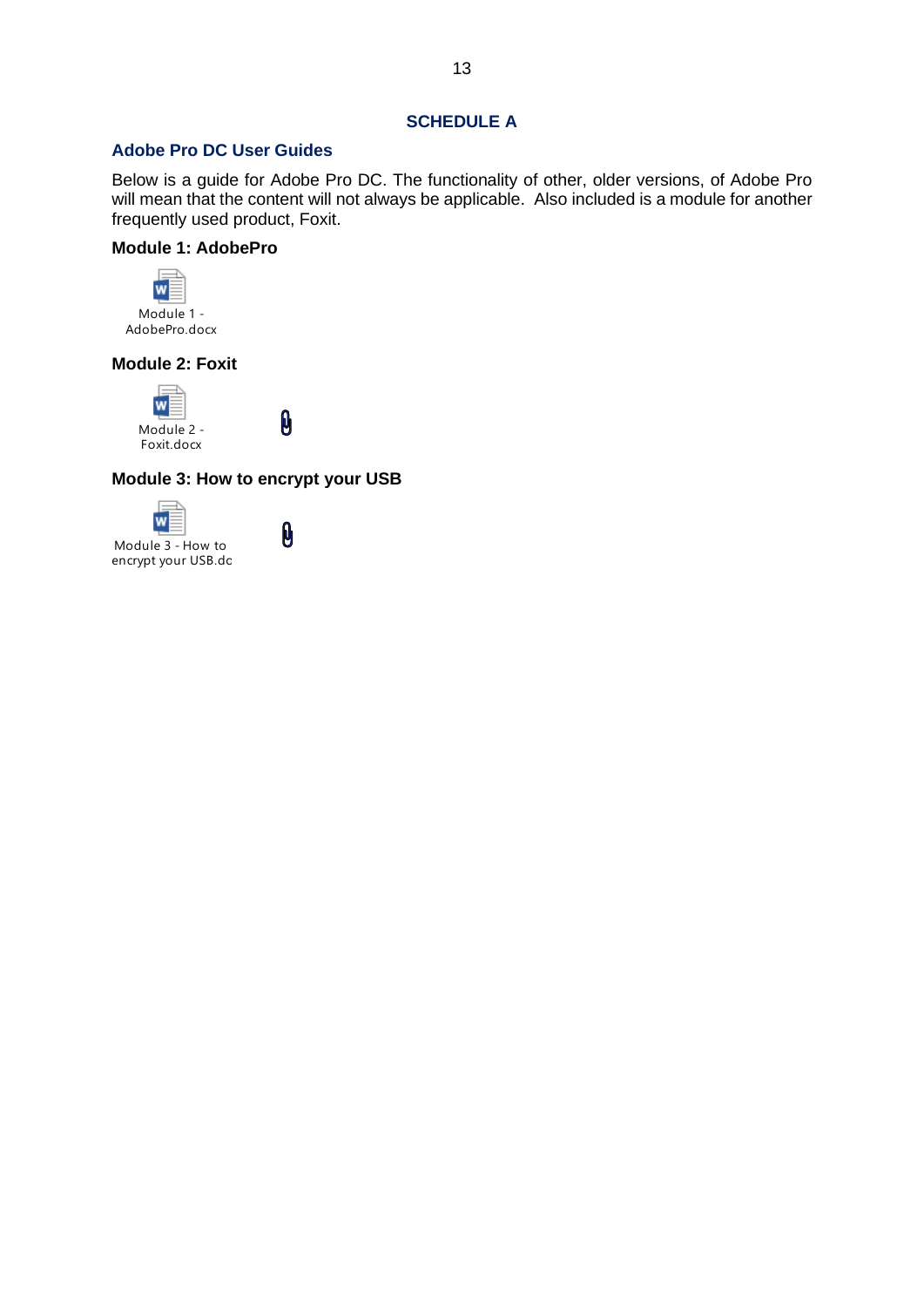# **SCHEDULE B**

#### **Electronic Casebook: Format A**

# **Single PDF**

*Andrews v Mason*

| TABLE OF CONTENTS (IN PDF AND IN WORD FORM)                                  |             |                                                                                    |                                                  |                |
|------------------------------------------------------------------------------|-------------|------------------------------------------------------------------------------------|--------------------------------------------------|----------------|
| Tab                                                                          | <b>Date</b> | <b>Description</b>                                                                 | Party from whose<br>custody document<br>produced | Page<br>number |
| 1                                                                            | 17/01/2011  | <b>Employment Agreement</b>                                                        | Plaintiff                                        | 1              |
| $\overline{2}$                                                               | 14/02/2011  | Letter from David Andrews to John<br>Mason                                         | Plaintiff                                        | $\overline{5}$ |
| 3                                                                            | 18/07/2012  | Email from John Mason to David<br>Andrews                                          | Plaintiff                                        | $\overline{7}$ |
| 4                                                                            | 09/08/2012  | Payslip for David Andrews                                                          | Plaintiff                                        | 8              |
| 5                                                                            | 24/09/2012  | Letter, David Andrew's lawyer to<br>John Mason                                     | Plaintiff                                        | 9              |
| $\,6$                                                                        | 01/10/2012  | Letter of termination of employment                                                | Plaintiff                                        | 11             |
| $\overline{7}$                                                               | 12/10/2012  | Letter raising personal grievance<br>on behalf of David Andrews                    | Defendant                                        | 13             |
| 8                                                                            | 27/11/2012  | Letter from John Mason's lawyer in<br>response to raising of personal<br>grievance | Plaintiff                                        | 15             |
|                                                                              |             | <b>DOCUMENTARY EXHIBITS, SINGLE PDF</b>                                            |                                                  |                |
| <b>Employment Agreement</b>                                                  |             |                                                                                    |                                                  |                |
| <b>Letter from David Andrews to John Mason</b>                               |             |                                                                                    |                                                  |                |
|                                                                              |             | <b>Email from John Mason to David Andrews</b>                                      |                                                  |                |
| <b>Payslip for David Andrews</b>                                             |             |                                                                                    |                                                  |                |
| Letter, David Andrew's lawyer to John Mason                                  |             |                                                                                    |                                                  |                |
| Letter of termination of employment                                          |             |                                                                                    |                                                  |                |
| Letter raising personal grievance on behalf of David Andrews                 |             |                                                                                    |                                                  |                |
| Letter from John Mason's lawyer in response to raising of personal grievance |             |                                                                                    |                                                  |                |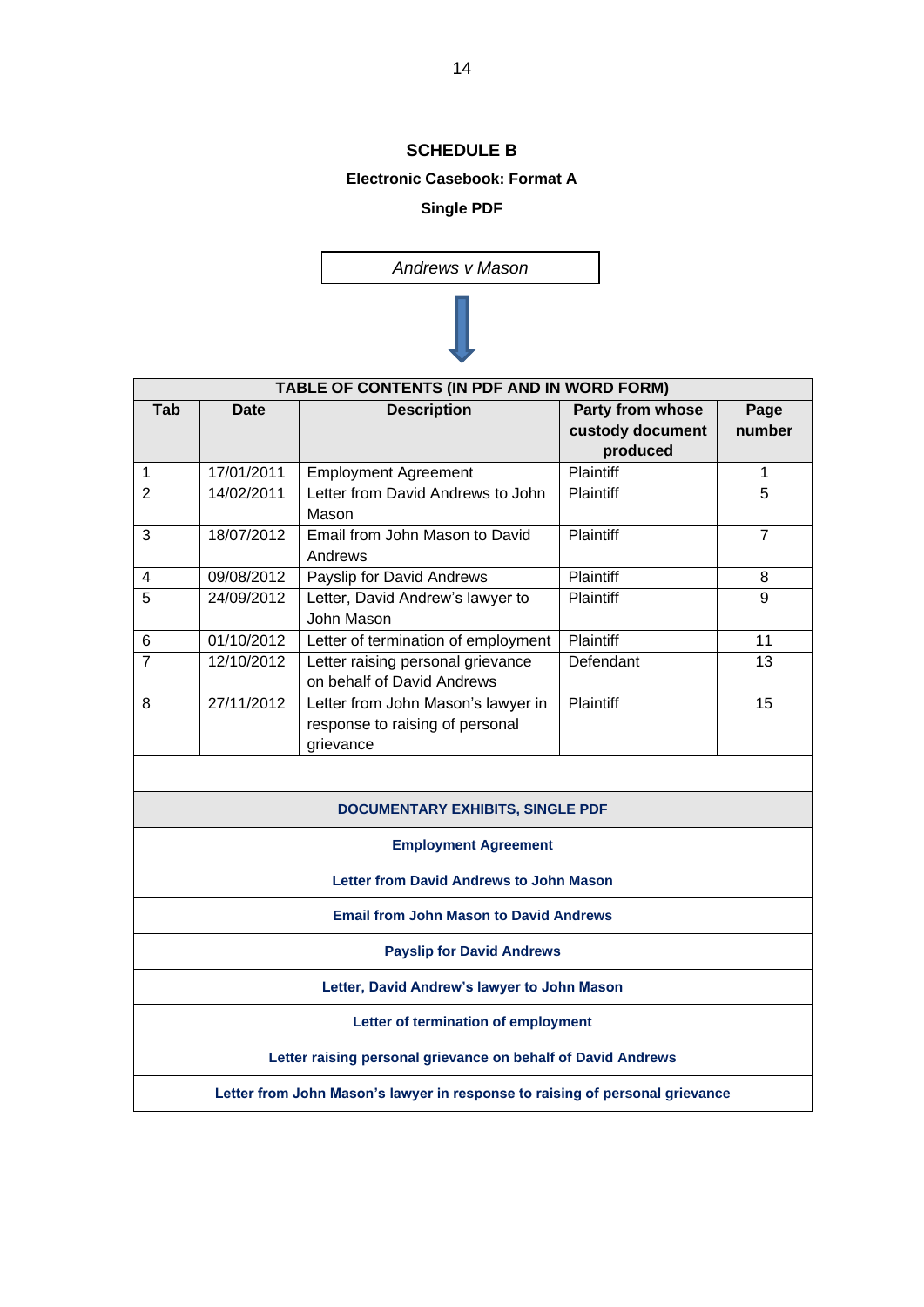

# **SCHEDULE C**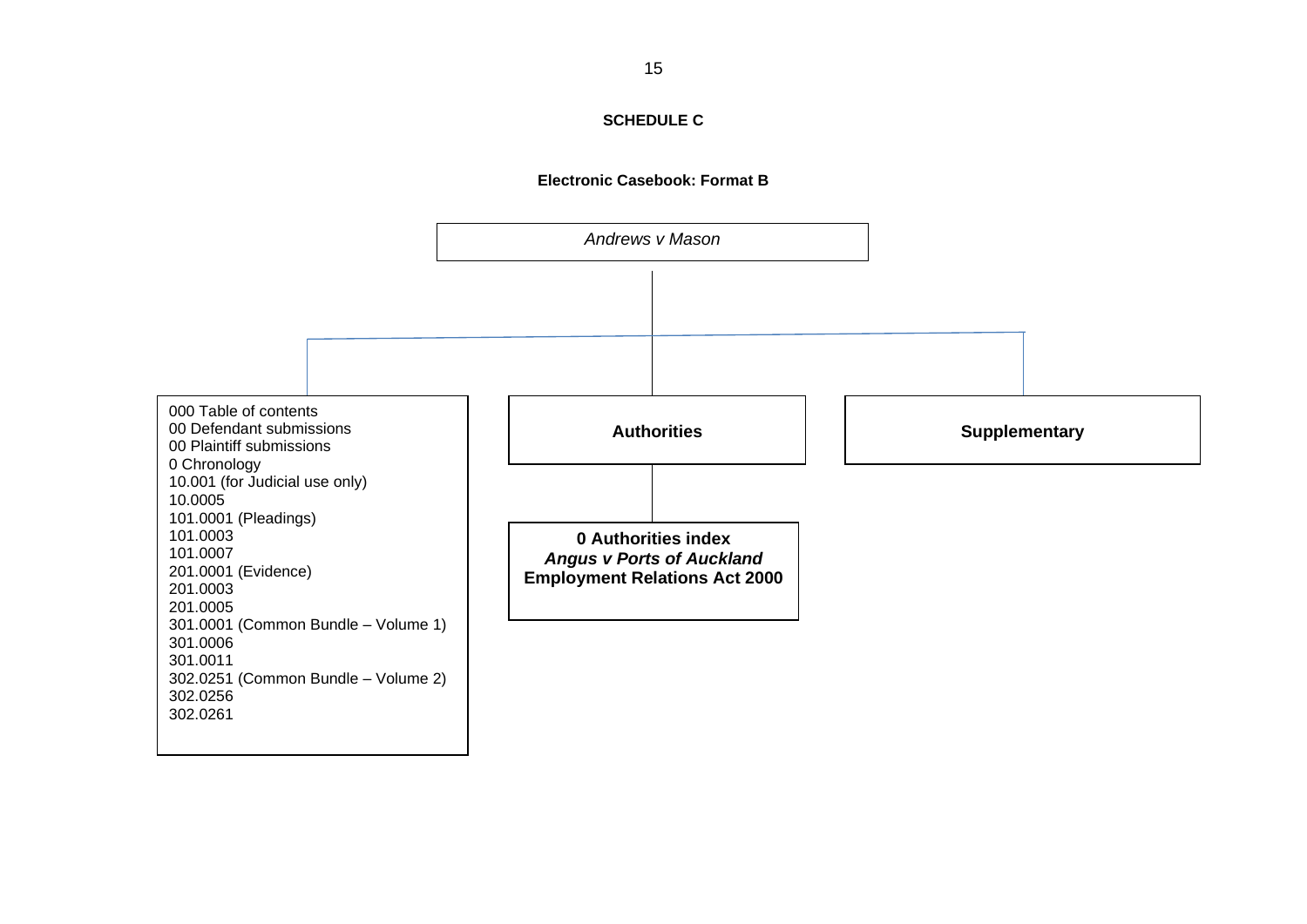# **SCHEDULE D**

# **Example table of contents for trial Electronic Casebook**

| Andrews v Mason |  |
|-----------------|--|
|                 |  |
|                 |  |

# **FOR JUDICIAL USE ONLY**

| Tab | <b>Date</b> | <b>Description</b> | <b>Document</b><br><b>Number</b> |
|-----|-------------|--------------------|----------------------------------|
|     |             |                    | 10.0001                          |
| 2   |             |                    | 10.0006                          |

# **PLEADINGS**

| Tab | Date       | <b>Description</b>           | <b>Document</b><br><b>Number</b> |
|-----|------------|------------------------------|----------------------------------|
|     | 01/02/2013 | Statement of claim           | 101.0001                         |
| 2   | 12/02/2013 | Statement of defence         | 101.0003                         |
| 3   | 14/02/2013 | Amended statement of claim   | 101.0005                         |
| 4   | 17/02/2013 | Amended statement of defence | 101.0007                         |

# **EVIDENCE**

| Tab | Date       | <b>Description</b>                        | <b>Document</b> |
|-----|------------|-------------------------------------------|-----------------|
|     |            |                                           | <b>Number</b>   |
|     | 01/05/2013 | Brief of evidence of David Andrews        | 201.0001        |
| 2   | 15/05/2013 | Reply brief of evidence of David Andrews  | 201.0003        |
| 3   | 14/06/2013 | Brief of evidence of James Angus McGregor | 201.0005        |
| 4   | 15/06/2013 | Affidavit of Robert Gilligan              | 201.0008        |